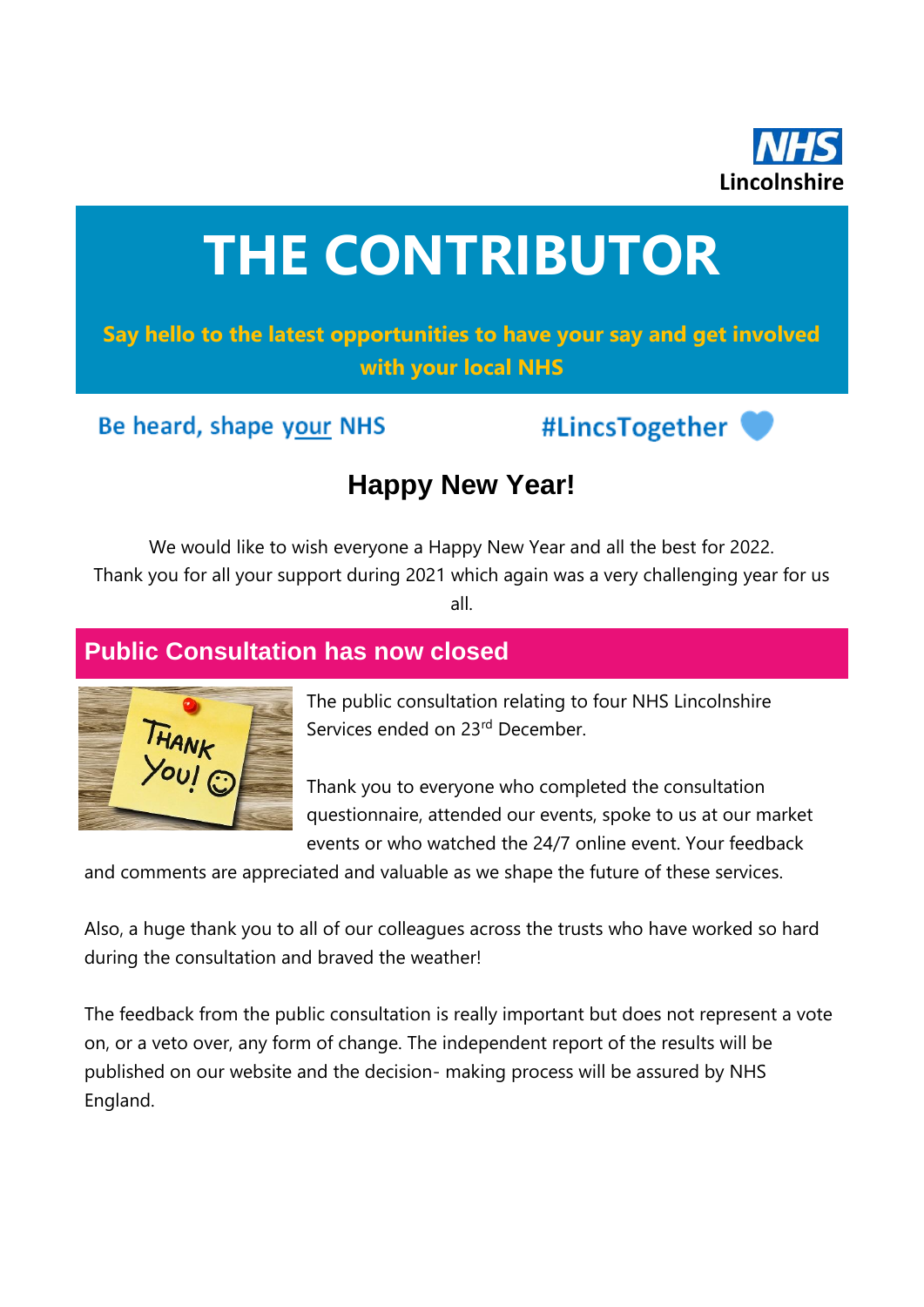# **Still chance to have your say! Two GP practices in the centre of Lincoln could merge if proposed plans are given the green light**

A 6-week engagement exercise on the plans has been launched until 12 noon on Saturday 15 January 2022.

Newark Road Surgery and Portland Medical Practice are encouraging patients registered at the practices to share their views.

Newark Road has over 7,000 patients registered at the surgery, whereas Portland has nearly 22,000 patients registered across its three sites: Portland Street, Newland Health Centre, and the University of Lincoln Health Service.

#### **Patients can do this via a questionnaire available online: [https://nhslincolnshire.qualtrics.com/jfe/form/SV\\_bkpkNB5Pay5bnFk](https://nhslincolnshire.qualtrics.com/jfe/form/SV_bkpkNB5Pay5bnFk)**

#### **Please complete by 12 noon on Saturday 15 January 2022.**

There is one event remaining, where patients can hear more about the proposals, and ask questions or share their views. Patients wishing to attend will need to book in advance.

• **Online Event:** Thursday, 13 January 2022, 6-8pm via Microsoft Teams. To book online:<https://www.eventbrite.co.uk/e/221894922687> or call 07890 047 409.

A list of [Frequently Asked Questions](https://lincolnshireccg.nhs.uk/two-gp-practices-in-the-centre-of-lincoln-could-merge-if-proposed-plans-are-given-the-green-light/) are also available on the CCG website.

# **Have your say on Household waste and recycling. Survey open until Monday 24th January**

#### **County Views Survey: Household waste and recycling**

Lincolnshire County Council would like to invite you to take part in a [survey](https://www.letstalk.lincolnshire.gov.uk/county-views-survey-november-2021/survey_tools/county-views-survey-november-2021) which we believe will be of interest to you.

[County Views](https://www.letstalk.lincolnshire.gov.uk/hub-page/county-views) is a panel of people from across Greater Lincolnshire who help the area's local councils to identify priorities and shape future developments. We have members from across the region and are keen see the panel continue to grow in size with people of all ages and backgrounds. Wherever you live, work and study in Greater Lincolnshire, we want to hear from you.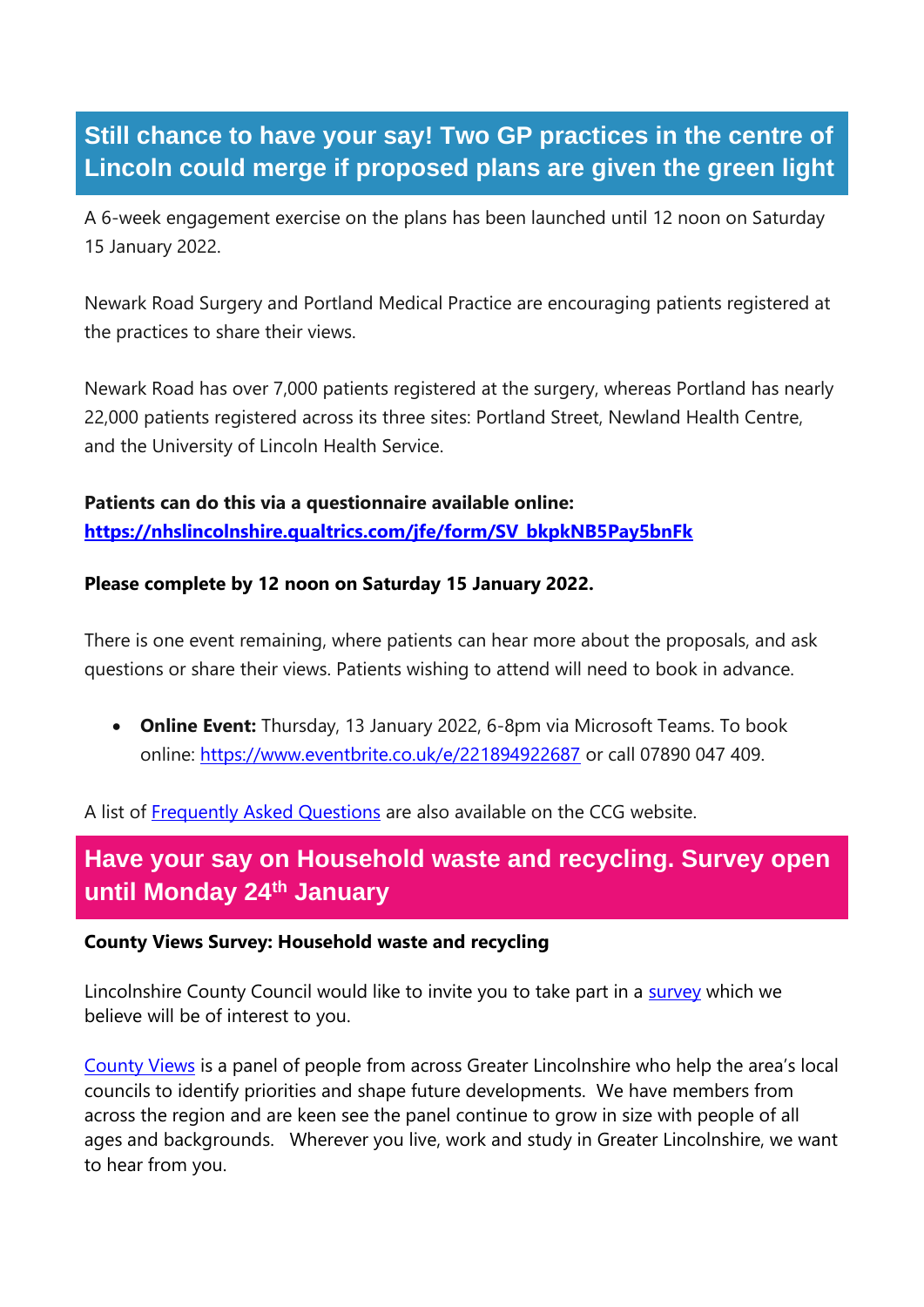County Views run three short surveys a year on different topics. The latest County Views survey, which went live this week, includes questions on the topic of household waste and recycling, an important and timely topic in the run up to the festive period.

The results from County Views engagements and survey reports are [published online](https://www.letstalk.lincolnshire.gov.uk/county-views-reports) and feed directly into shaping and informing approaches.

To take part in the current and future surveys please visit [Let's Talk Lincolnshire.](https://www.letstalk.lincolnshire.gov.uk/) You can join the County Views panel by registering to the site.

We hope you will take this opportunity to join our County Views panel and share your views on this and future topics.



# **Lincolnshire Parent Carer Forum Workshops**

#### **LPCF Week of SEND (virtually on Zoom) - Monday 24th January - Saturday 29th January**

This is your chance to find out more about what Lincolnshire has to offer. There are 16 workshops covering a wide range of subjects and another 10 sessions showcasing what organisations have to offer parents. Events will be held during the day, evening and on the Saturday giving everyone a chance to participate.

For further information click on either of the following links [https://www.lincspcf.org.uk/P\\_Info\\_WeekofSEND.php](https://www.lincspcf.org.uk/P_Info_WeekofSEND.php) or [https://www.lincspcf.org.uk/P\\_Events.php](https://www.lincspcf.org.uk/P_Events.php)

Parents have to be LPCF members to join the sessions below, but can join up via our website link **-** [https://www.lincspcf.org.uk/P\\_Subscribe.php](https://www.lincspcf.org.uk/P_Subscribe.php)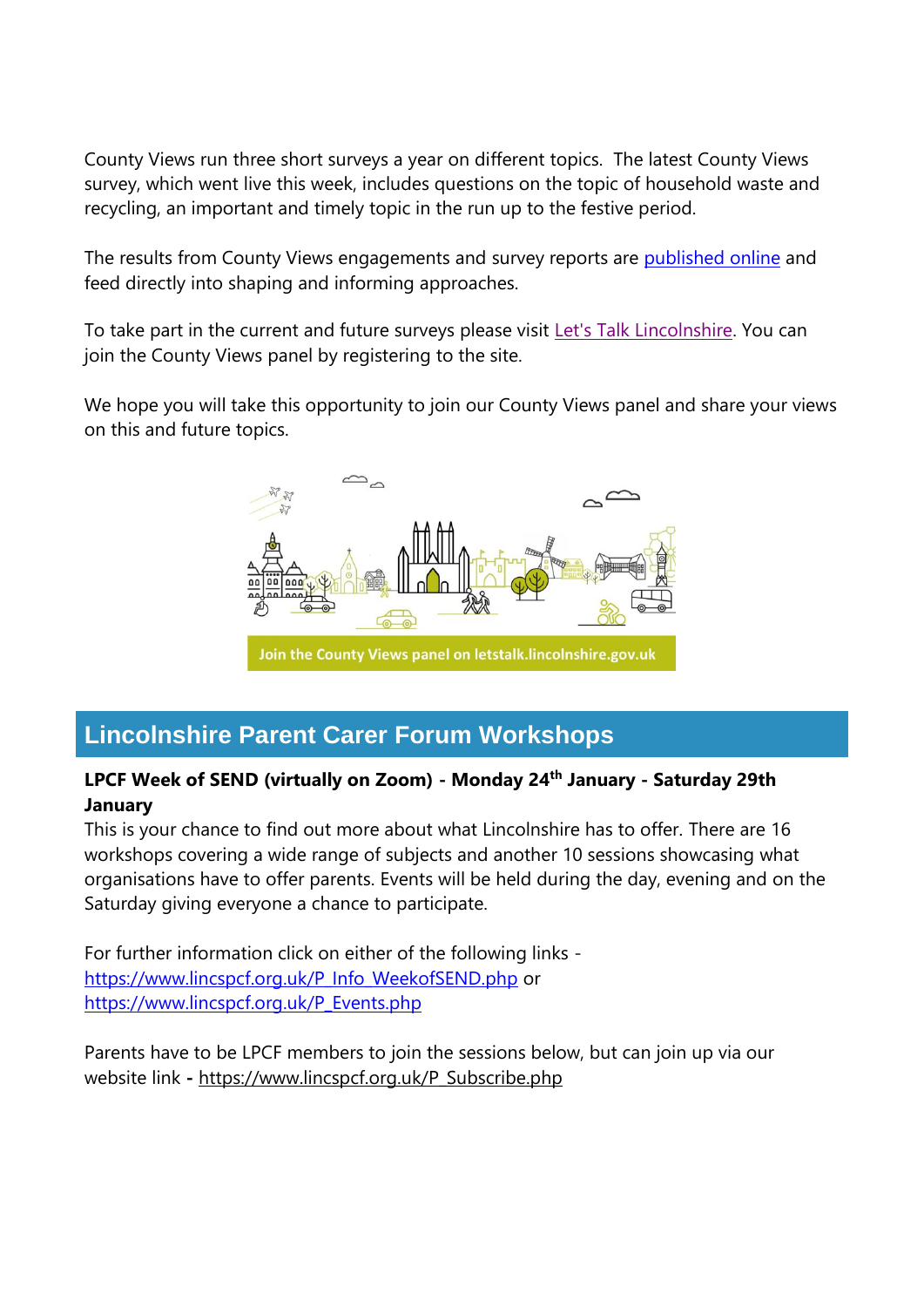#### **Juggling the Joys of Parenting - Third session 'Effective Communication' - 20th January 11.30 – 1pm**

(monthly free workshops for parents and carers on the LPCF membership) See the link for more details [https://www.lincspcf.org.uk/DocsLibrary/20211011\\_0547\\_2021juggling\\_the\\_joys.pdf](https://www.lincspcf.org.uk/DocsLibrary/20211011_0547_2021juggling_the_joys.pdf) Email: [admin@lincspcf.org.uk](mailto:admin@lincspcf.org.uk) to book your place now

#### **Time2talk - Monday 17th January 1pm**

Join LPCF for these short meet ups for a quick chat to touch base. Practice Zoom session for anyone who lacks confidence with Zoom or who wants to ensure they can access the week of SEND. For more info visit - [Events \(lincspcf.org.uk\)](https://www.lincspcf.org.uk/P_Events.php)

#### **Hypnotherapy with Nicole - New Year – New me!! - Thursday 6th January 7.30pm & Moving on from fear - Thursday 20th January 7.30pm – 9pm**

Please encourage parents to join LPCF for a **free** 90-minute Zoom session to help improve mental health & wellbeing. Nicole from Hummingbird Hypnotherapy will be providing proven techniques to help us make positive changes to our lives.

#### **Parent Recognition Awards – Special award**

The Tom Cross Memorial Award for Parent Recognition is looking to parents of children with SEND to identify other parents of children with SEND who really standout. They will have gone that extra mile and deserve some recognition for their efforts or inspiration in helping yourself, your family or child.

#### **LPCF Excellence Awards - Winners Announcement**

The voting was very close this year and we have two winners to announce. Congratulations goes to Tattershall Farm Park & Stickney Primary school who were voted in ioint first place. Third place went to Anwick Garden Centre. To see more about the nominations check it out at [https://www.lincspcf.org.uk/P\\_Award\\_HOF.php?YrFilter=21&Cur=&Find=](https://www.lincspcf.org.uk/P_Award_HOF.php?YrFilter=21&Cur=&Find=) 

#### **LPCF Outreach Project**

We still have some free capacity if you would like a Zoom visit from one of our volunteers to let your staff or the parents you work with know more about LPCF. For availability, please email [admin@lincspcf.org.uk](mailto:admin@lincspcf.org.uk)

#### **Parental resources library**

This page of the LPCF website, *[Info Signposters \(lincspcf.org.uk\)](https://www.lincspcf.org.uk/P_Info_Resources_List.php)*, gives parents useful documents from other organisations to ensure that parents are kept well informed of what services they can offer.

If your organisation has any generic leaflets or brochures in pdf that inform parents about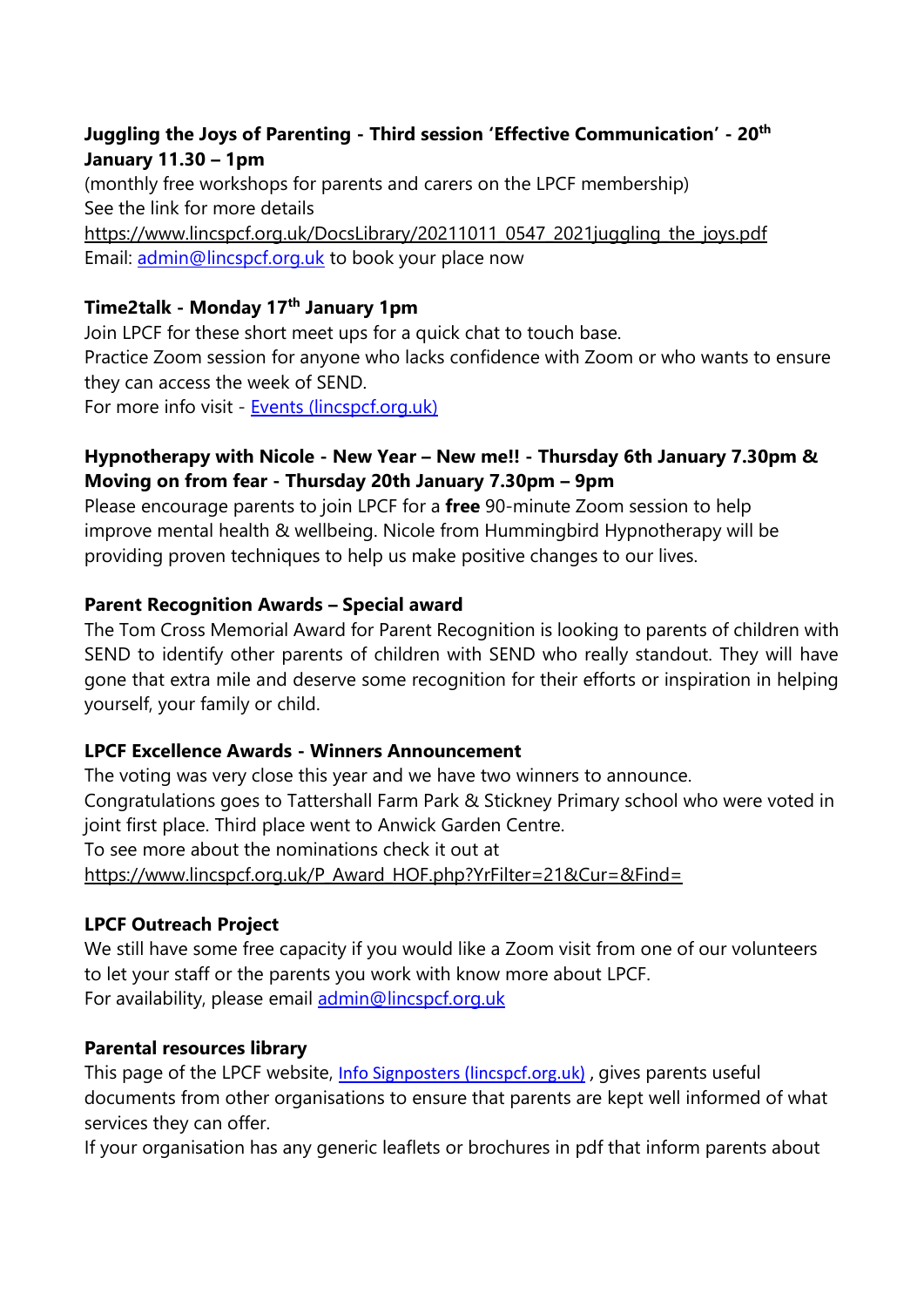your service or offer of support and wish to support LPCF with this initiative please let us know.

## **Every Mind Matters**



When it comes to taking care of your mental health, it's important to find what works for you.

Take the Mind Plan Quiz to get a free, personalised mental health action plan <https://www.nhs.uk/every-mind-matters>

# **Shine Lincolnshire - Community Mental Health Support Projects**

Please see attached the list of Shine Lincolnshire Managed Projects, which have been funded to provide community mental health support across the county.



## **Walk in COVID vaccination sessions this week**

**Tuesday 11th January** at the **Springfields Events and Conference Centre**, Spalding, between 10am and 7pm, including boosters and first and second doses for anyone eligible (see above) including 12-15 year-olds provided a parent/guardian is present to consent.

**Wednesday 12th January** at **Wrangle Parish Hall**, PE22 9EW, between 9.30am and 2.30pm, including boosters and first and second doses for anyone eligible (see above) including 12- 15 year-olds provided a parent/guardian is present to consent.

**Wednesday 12th January** at the **Bud Robinson Community Centre**, Lincoln, LN5 8QS, between 10am and 7pm, including boosters and first and second doses for anyone eligible (see above) including 12-15 year-olds provided a parent/guardian is present to consent.

**Thursday 13th January** at the **Engine Shed,** Lincoln, between 10am and 7pm, including boosters and first and second doses for anyone eligible (see above) including 12-15 yearolds provided a parent/guardian is present to consent.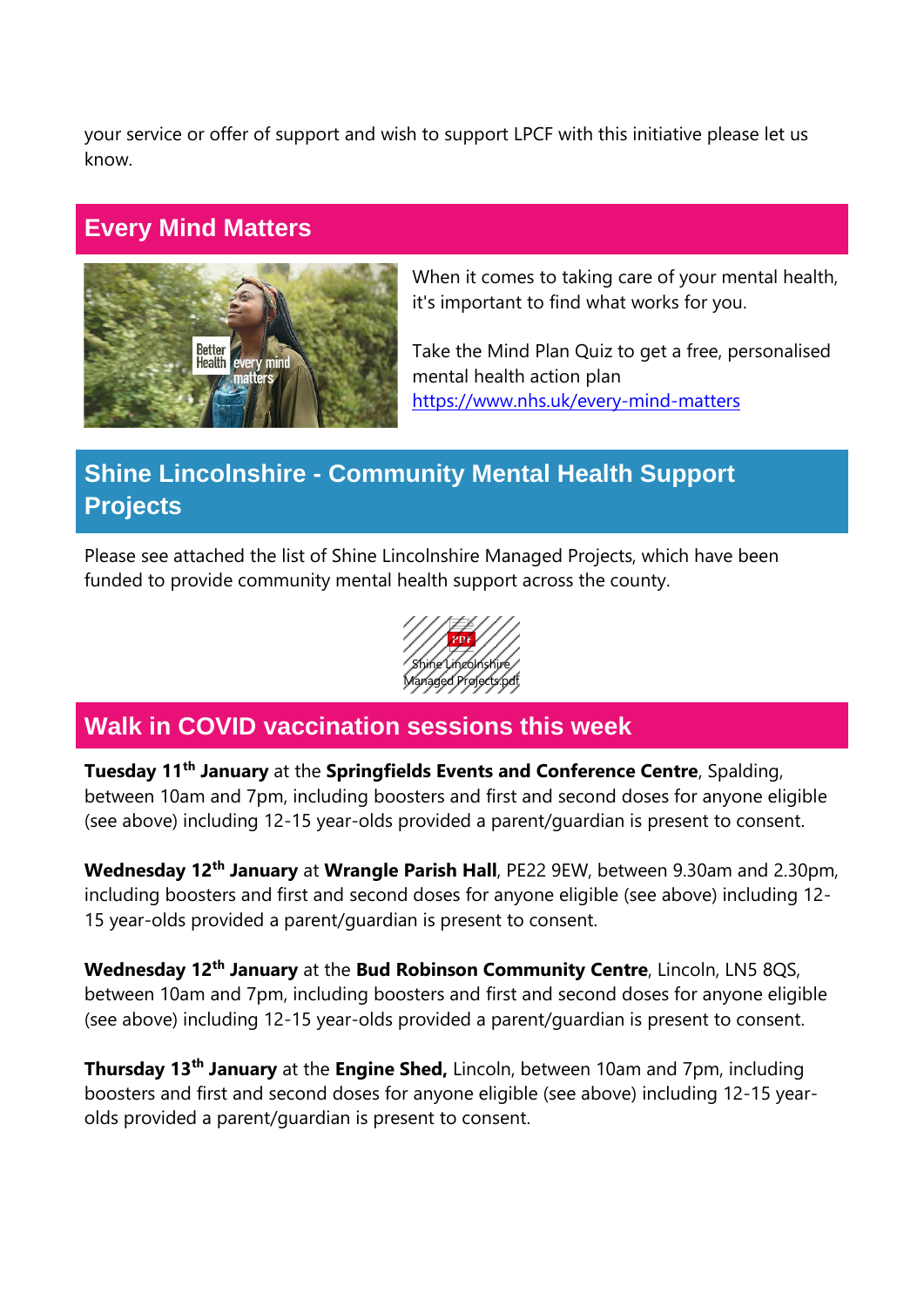**Thursday 13 January** at **St Marys Church Hall**, Market Place, Long Sutton, PE12 9JZ, between 1pm and 7pm, including boosters and first and second doses for anyone eligible (see above) including 12-15 year-olds provided a parent/guardian is present to consent.

**Friday 14th January** at the **Stamford Arts Centre**, Stamford, PE9 2DL, between 10am and 7pm, including boosters and first and second doses for anyone eligible (see above) including 12-15 yearolds provided a parent/guardian is present to consent.

**Sunday 16th January** at **Stanhope Hall,** Horncastle, LN9 6NF, between 10am and 4pm, including boosters and first and second doses for anyone eligible (see above) including 12-15 year-olds provided a parent/guardian is present to consent.

## **Covid booster and Flu vaccinations available for those who are eligible**

#### **Booster Vaccines**

If you're eligible, you can pre-book your COVID-19 booster appointment from five months (152 days) after your second dose. Book or manage a booster dose of the coronavirus (COVID-19) vaccine at [http://ow.ly/LtuE50GLero](http://ow.ly/LtuE50GLero?fbclid=IwAR3XJEWleqYaBsRKKEZvzOQTPhh6xJMHMX7CjAbY_UUfz6ZWyBf0D1-L7zQ)

#### **Flu Vaccines**

Many adults, most children and all pregnant women are eligible for a free flu vaccine. Find out who is eligible and where you can get the flu vaccine at [www.nhs.uk/wintervaccinations](http://www.nhs.uk/wintervaccinations?fbclid=IwAR1SzErYHhJMDfl_VlN1aZcnq-67N6npy7XQ2Y4ZA4Yp1fEVZXhfvNfkDrs)

## **Get involved with surrounding CCGs**

## **If you live on the border of Lincolnshire, you may access some of your healthcare outside the county**

If you want to be involved and have you say regarding health and care services outside of Lincolnshire, follow the below link:

#### **[Get Involved with surrounding CCGs](https://lincolnshireccg.nhs.uk/get-involved/how-to-get-involved/get-involved-with-surrounding-ccgs/) – Lincolnshire CCG**

## **Hot off the press**

**Keep up to date with the latest news and what's happening across Lincolnshire NHS**